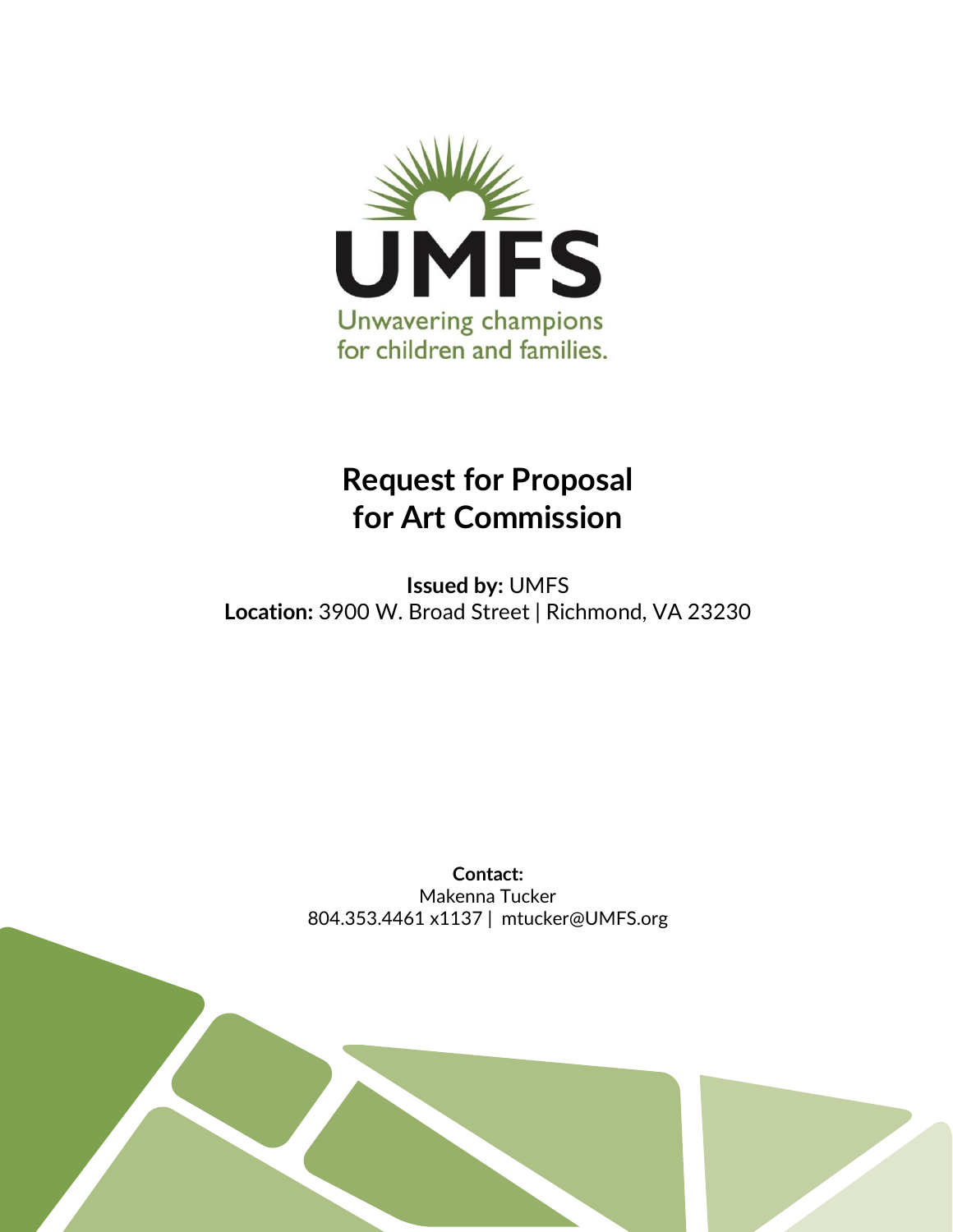# **Table of Contents**

|     | <b>ABOUT UMFS</b>                                                                                                                                                                                                                                                                                                                                                                                                                                                                           |     |
|-----|---------------------------------------------------------------------------------------------------------------------------------------------------------------------------------------------------------------------------------------------------------------------------------------------------------------------------------------------------------------------------------------------------------------------------------------------------------------------------------------------|-----|
| II. | PROJECT DETAIL TELEVISION CONTINUES AND ACCORDING TO THE RESERVE OF THE RESERVE OF THE RESERVE OF THE RESERVE OF THE RESERVE OF THE RESERVE OF THE RESERVE OF THE RESERVE OF THE RESERVE OF THE RESERVE OF THE RESERVE OF THE<br>c. Budget                                                                                                                                                                                                                                                  | 5-6 |
|     | RFP EXPECTATIONS NETRA EXPECTATIONS                                                                                                                                                                                                                                                                                                                                                                                                                                                         |     |
| IV. | $\begin{minipage}{0.5\textwidth} \begin{tabular}{ l c c c c } \hline \multicolumn{1}{ c }{0.9\textwidth} \begin{tabular}{ l c c } \hline \multicolumn{1}{ c }{0.9\textwidth} \begin{tabular}{ l c c } \hline \multicolumn{1}{ c }{0.9\textwidth} \begin{tabular}{ l c c } \hline \multicolumn{1}{ c }{0.9\textwidth} \begin{tabular}{ l c c } \hline \multicolumn{1}{ c }{0.9\textwidth} \begin{tabular}{ l c c } \hline \multicolumn{1}{ c $<br><b>BID SUBMISSION CRITERIA</b>             | 7-8 |
|     | NO CONTRACTUAL RELATIONSHIP<br>$\begin{minipage}{0.9\linewidth} \begin{tabular}{l} \hline \textbf{r} & \textbf{r} & \textbf{r} \\ \hline \textbf{r} & \textbf{r} & \textbf{r} \\ \hline \textbf{r} & \textbf{r} & \textbf{r} \\ \hline \textbf{r} & \textbf{r} & \textbf{r} \\ \hline \textbf{r} & \textbf{r} & \textbf{r} \\ \hline \textbf{r} & \textbf{r} & \textbf{r} \\ \hline \textbf{r} & \textbf{r} & \textbf{r} \\ \hline \textbf{r} & \textbf{r} & \textbf{r} \\ \hline \textbf{$ |     |



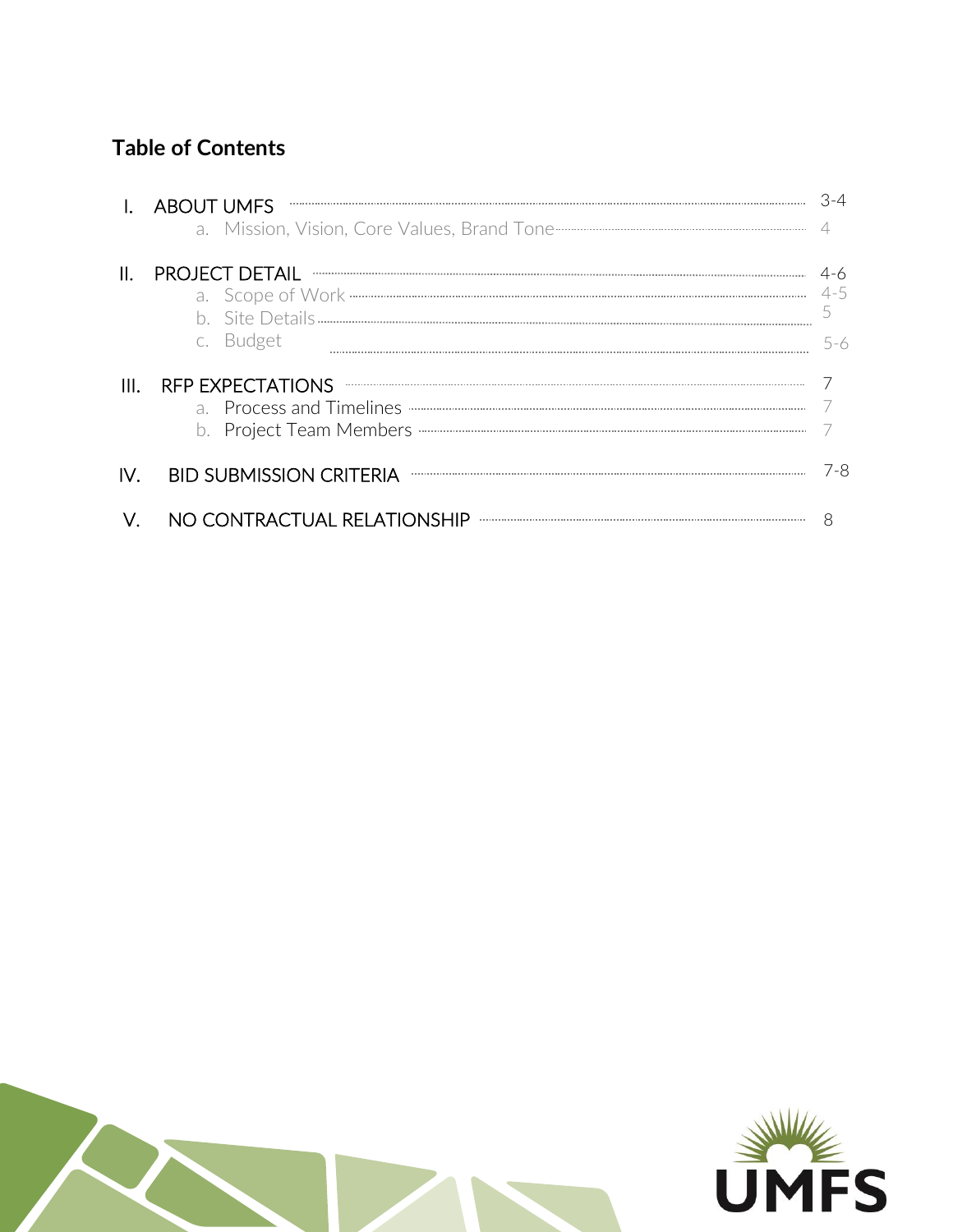# **INTRODUCTION**

You are invited to participate in UMFS's Request for Proposal (RFP) to concept, create, and/or collaborate on nine unique art pieces that will be displayed in our new residential treatment center at 3900 West Broad Street, Richmond, VA. Details regarding the project and instructions to submit a proposal are outlined in this RFP document.

# I. ABOUT UMFS

We are a child and family serving nonprofit dedicated to building stronger communities throughout Virginia. We strive to empower children and families to overcome challenging circumstances, achieve their goals, and build brighter futures as resilient adults. We are dedicated to creating a world where caring, opportunity, and generosity are passed on from generation to generation.



To read more about UMFS[, click](https://drive.google.com/file/d/1B0zP85ZANWCPRineEKUMzeDH-tEURb9-/view?usp=sharing)  [here to download our brochure,](https://drive.google.com/file/d/1B0zP85ZANWCPRineEKUMzeDH-tEURb9-/view?usp=sharing)  [click here to watch our video,](https://www.youtube.com/watch?v=-94GKKtfB6I&t=101s) or visit [umfs.org.](http://umfs.org/) 

*(Please note, we are in the middle of refreshing our brand. The brochure is the most accurate reflection of who we are today. We will no longer be using illustrations, superheroes, or stock* 

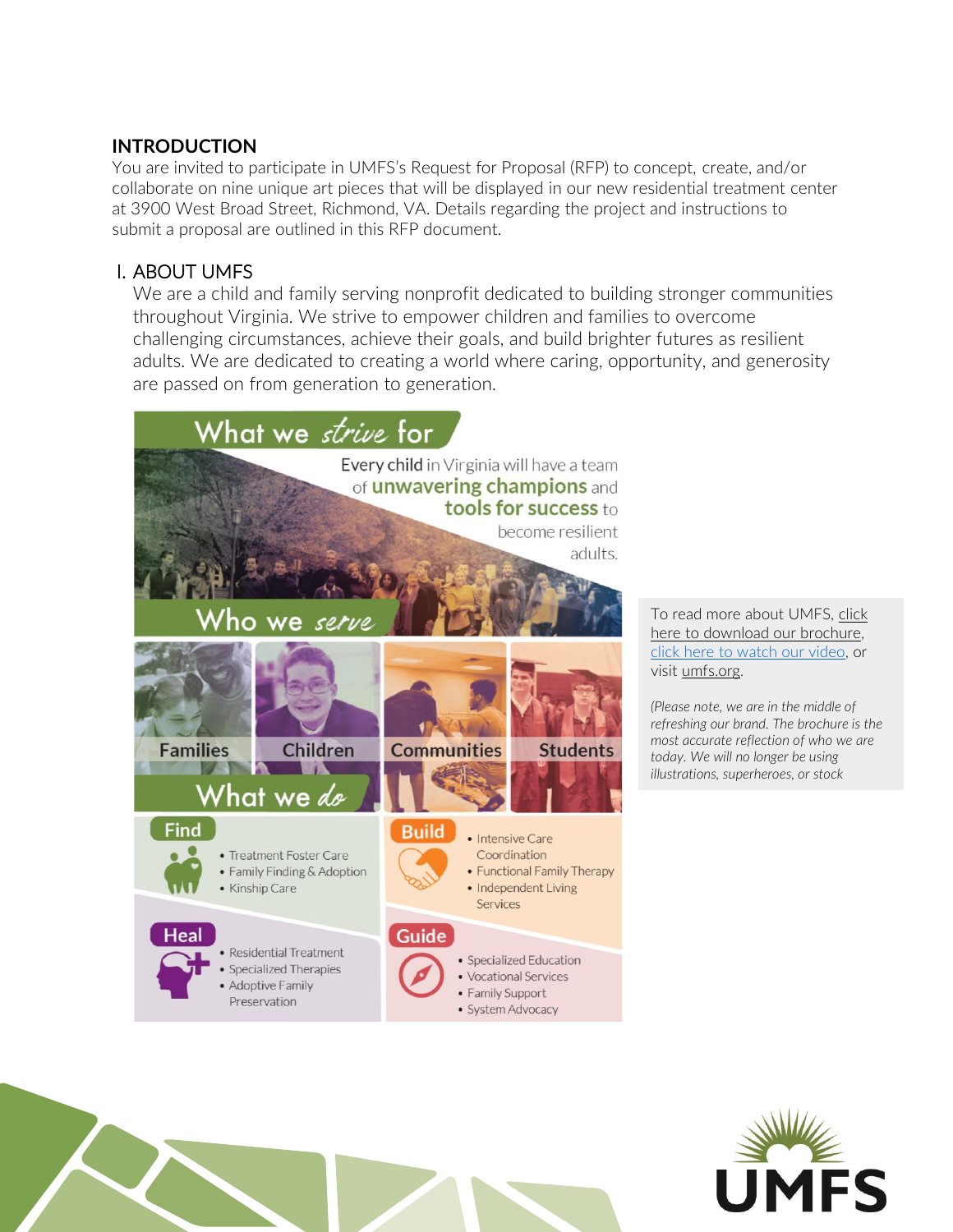#### **Mission**

UMFS is an unwavering champion for children and families, collaborating with communities to help them reach their full potential.

#### **Values**

- 1. Start with strengths always!
- 2. Collaboration multiples impact
- 3. Relationships are our building blocks
- 4. Relentlessly pursue solutions
- 5. Passion unleashes greatness

#### **Vision**

Creating a world where caring, opportunity and generosity are passed from generation to generation – empowering all children to contribute to society as engaged citizens.

#### **Brand Tone**

- 1. Authentic
- 2. Inclusive
- 3. Proactive
- 4. Bold
- 5. Empowering
- 6. Relentless

# II. PROJECT DETAIL

#### **Scope of Work**

Introduction: UMFS is a 120-year-old organization that strives to build stronger communities and families. To continue evolving in a way that meets the growing needs of the children and families it serves, the organization is building a new residential treatment center (the Child & Family Healing Center) on its 33-acre property in Richmond, VA to improve and expand the existing facilities. [The Child & Family Healing Center](https://www.umfs.org/services/residential-treatment/cfhc/) provides 24-hour treatment for youth ages 11-17. Our broad-based, collaborative team brings together experts in psychiatry, social work, nursing, special education, verbal and non-verbal therapies and counseling to prepare young people for a brighter future, as part of a family and as part of a community.

The Project: UMFS is seeking an artist(s) to concept, create, and install nine unique art pieces (each 54" W x 48" H in size) in our new residential treatment center at 3900 West Broad Street, Richmond, VA. These art pieces should be completed as three sets of three (see detail on following page).

The Vision: The new building will provide a safe space for our youth to heal during their stay with us (average stay is 6-12 months). We believe that physical space is a contributing factor to the success of one's healing and have intentionally designed indoor and outdoor spaces that are warm and inviting to our youth, their families, and staff.

Our vision for this project is that these pieces of art will reflect our agency's core values and contribute to the environment by bringing a sense of calm, joy, and hope to those that will pass by them each day.

The style of artwork and concept is entirely up for interpretation by the artist based upon how they are inspired by the mission and work of UMFS. It is important that these art works serve as story-telling pieces.

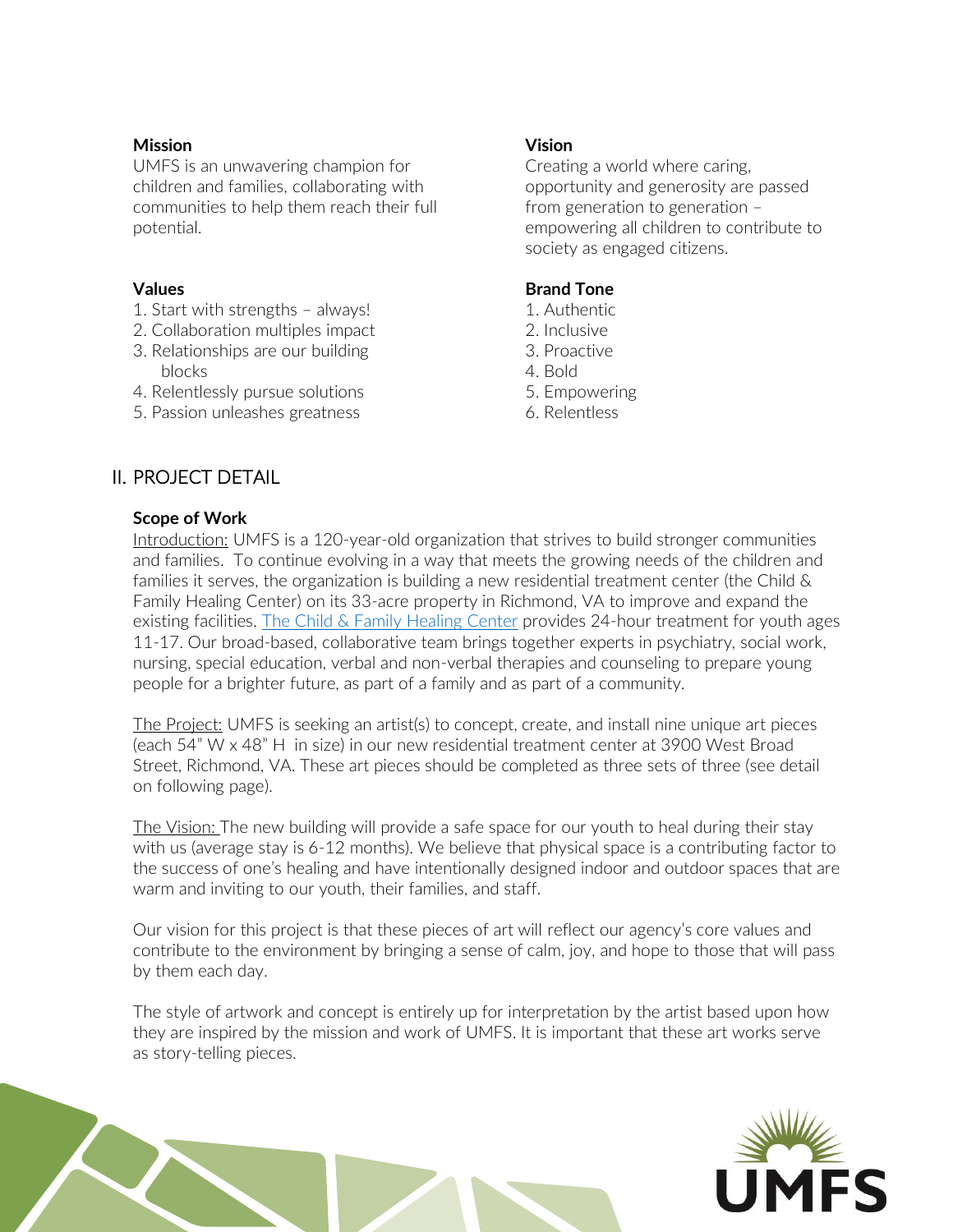#### **Scope of Work (cont'd)**

Additional Information:

- UMFS believes that collaboration multiplies impact. If the applicant would prefer to collaborate with other artists to complete the nine total art works, please indicate that intention in the proposal.
- Preference will be given to artists who live and work in Virginia, as well as a personal connection to the UMFS mission.
- At the completion of the project, UMFS will own and retain all rights to the art installation. The artist may use the images for self-promotion materials only.
- The artist is responsible for delivery and placement of the installation.
- The artist is not responsible for maintenance of the installation but is responsible for providing guidelines for proper maintenance.

#### **Site Details**

There are nine 54" W x 48" H built-in niches throughout the building where the art work can be installed. Each hallway has a set of three niches, for a total of nine throughout the building. It's preferred that the art work fills the entirety of the space. Plexiglass will be installed over the art to protect the longevity of the pieces.



#### **Budget**

We are able to provide a  $$1,000$  stipend per piece ( $$9,000$  total) for this commission. Please provide an itemized budget in your proposal for your commission fee, materials, and installation.

Payments will be divided evenly and paid in two installments – 50% at the beginning of the engagement and 50% after install.

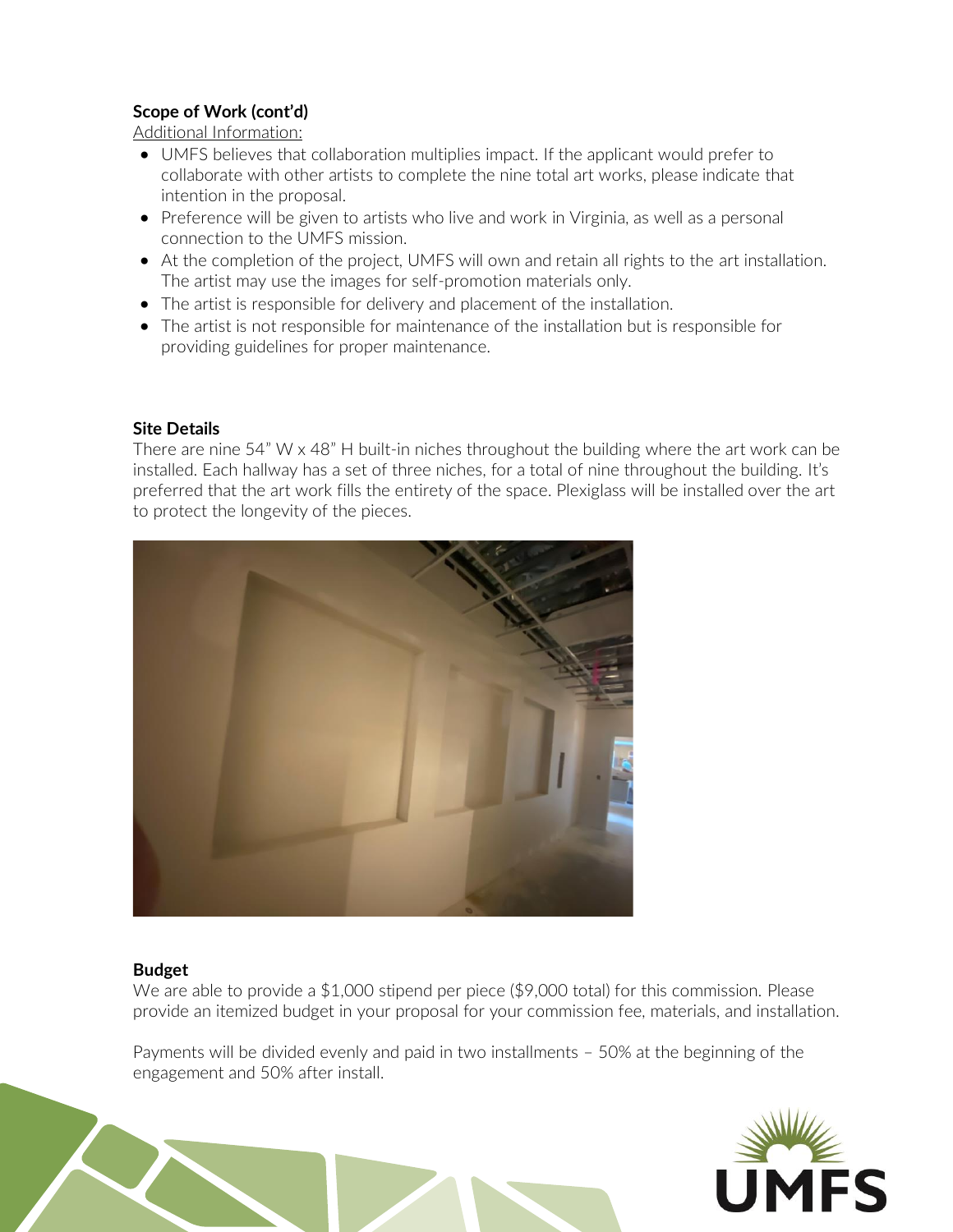# III. RFP EXPECTATIONS

#### **Process and Timeline**

| <b>Event</b>                                                                              | <b>Target Date*</b>                        | <b>Purpose/Comment</b>                                                                |
|-------------------------------------------------------------------------------------------|--------------------------------------------|---------------------------------------------------------------------------------------|
| UMFS Issues RFP                                                                           | September 20 <sup>th</sup> , 2021          | Formal RFP                                                                            |
| RFP Final Bids Due                                                                        | Noon on October 11 <sup>th</sup> ,<br>2021 | Please follow submission guidelines<br>listed in Section IV                           |
| Artist Interviews (Top 3)                                                                 | October 14th & 15th,<br>2021               | In-person at UMFS (can arrange virtual<br>if needed)                                  |
| UMFS Tentatively Awards the<br>Work (pending signed contract)<br>and Notifies All Artists | October 19th, 2021                         | UMFS will provide a written contract<br>upon award of the work                        |
| UMFS + Selected Artist Finalize<br>Contract                                               | October 22nd, 2021                         | If contract is not finalized, UMFS will<br>select another artist                      |
| Design Process Begins                                                                     | October 25 <sup>th</sup> , 2021            | Artist to begin developing                                                            |
| <b>Target Installation Date</b>                                                           | January 7 <sup>th</sup> , 2022             | Date pending construction timeline,<br>resident move-in, and the artist's<br>schedule |

*\*Estimated targets; subject to change*

#### **Project Team**

The primary point of contact for this RFP is Makenna Tucker, Marketing Representative. She can be reached at 804.353.4461 x1137 or [mtucker@UMFS.org](mailto:mtucker@UMFS.org) for questions regarding the scope of work.

The Project Team responsible for selecting the artist will consist of: Nancy Toscano, President & CEO Lindsey Layne, Vice President of Strategy and Innovation Rebekah Closs, Director of Marketing and Communications Katie Moore, Director of Fund Development Makenna Tucker, Marketing Representative

# **IV.** BID SUBMISSION CRITERIA

A formal proposal and any related material shall be submitted no later than noon on Monday, October 11<sup>th</sup>, 2021.

Proposal submission shall be in the following format: Electronic Format (PDF), emailed to Makenna Tucker [\(mtucker@UMFS.org\)](mailto:mtucker@UMFS.org)

Proposals should include the following:

**Overview**